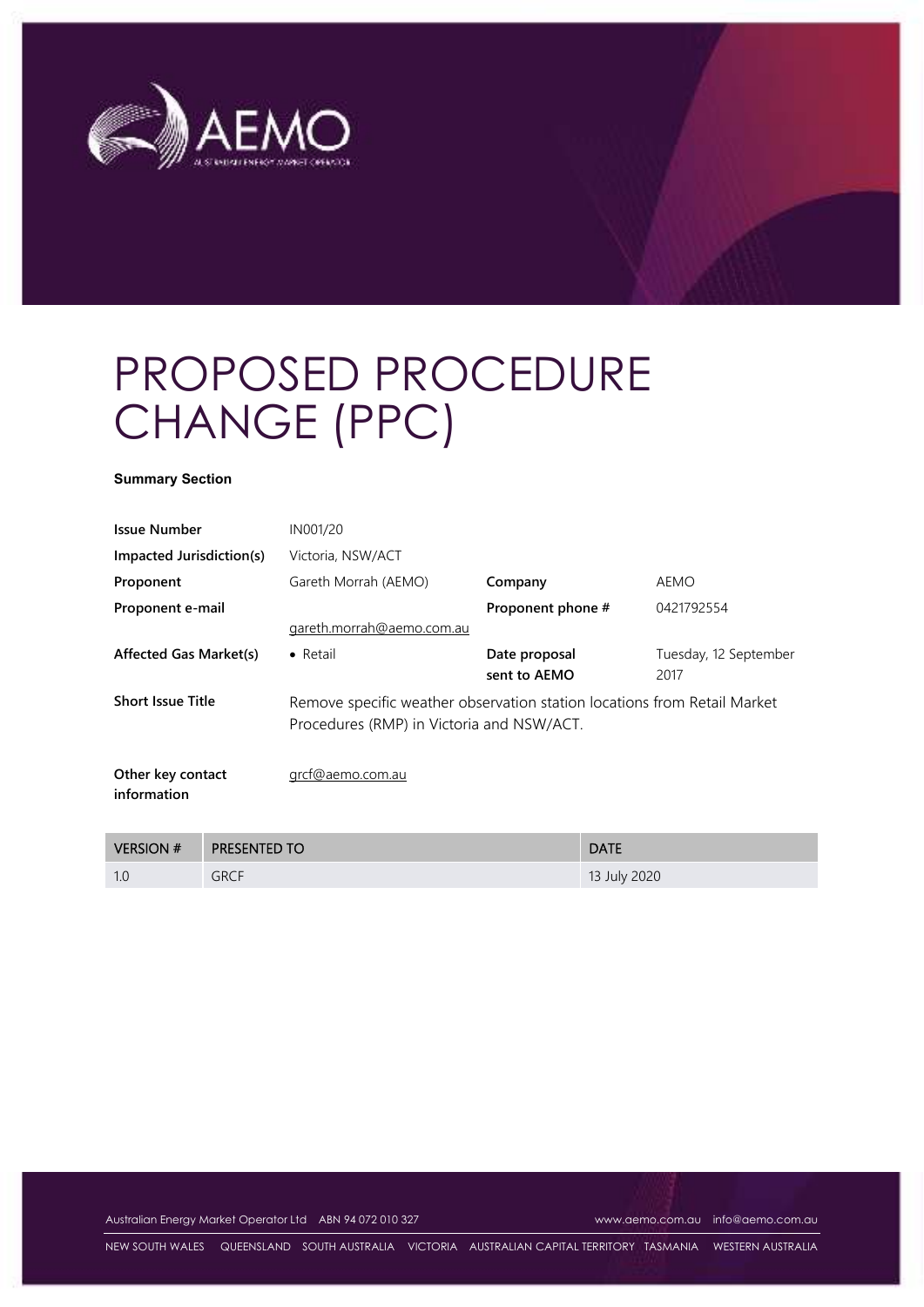

## **1. DESCRIPTION OF CHANGES AND REASONS FOR CHANGES**

Having completed a consultation process with participants in mid-2019, AEMO approved changes to Retail Market Procedures (RMP) South Australia (SA) that removed the "hard coding" of weather station location in the RMPs, and instead, committed to maintaining and publishing a separate register of weather station locations in a guide.

The changes described in this Proposed Procedure Change (PPC) effectively leverages the changes made to the RMP (SA) and (largely) apply the same RMP changes to the Victoria and NSW/ACT RMPs. The amendments involve removing specific weather observation station locations and adding a new clause that places an obligation on AEMO to maintain and publish on its website a register of weather observation station locations.

The main reason that AEMO has proposed these changes is to improve efficiency so that a list all retail market weather observation station locations can be placed in a centralised register which can easily maintained and updated. This will negate the need to facilitate a full RMP consultation should a station location change. The proposed changes in this PPC will also bring the Vic and NSW/ACT RMP's into line with South Australia RMPs (See attachment A, B and C).

## **2. REFERENCE DOCUMENTATION**

Retail Market Procedures (Vic) – V.14

Retail Market Procedures (NSW/ACT) – V.24

Register of Weather Observation Stations V.2

## **3. HIGH LEVEL OVERVIEW OF THE CHANGES TO THE EXISTING PROCEDURES**

Proposed amendments to the RMP (Vic), RMP (NSW/ACT), and Register of Weather Observation Stations guide are as follows:

#### Victoria:

- Add new definition in clause 1.1.1 called "Register of Weather-Related Information".
- For Attachment 6 of the RMPs, add new clause 2.5.1A that requires AEMO to maintain and publish a register. Also amend clauses.3.2.2 (average temperature), 3.2.3 (average wind) and 3.2.4 (sunshine hours) to change the reference from an individual weather station(s) to instead refer to the Register of Weather Related Information.

#### NSW/ACT:

- Add new definition in clause 1.2.1 called "Register of Weather Related Information".
- For Attachment 2 of the RMPs, add new clause A2.3.(a) (i) and (ii) that requires AEMO to maintain and publish a register. Also amend clauses A2.3(b)(ii) (average temperature),(iii) (average wind),(iv) (sunshine hours); A2.3(c)(ii(average temperature),(iii) (average wind) ,(iv) (sunshine hours); and A2.3(d) to change the reference from an individual weather(s) station to instead refer to the Register of Weather Related Information.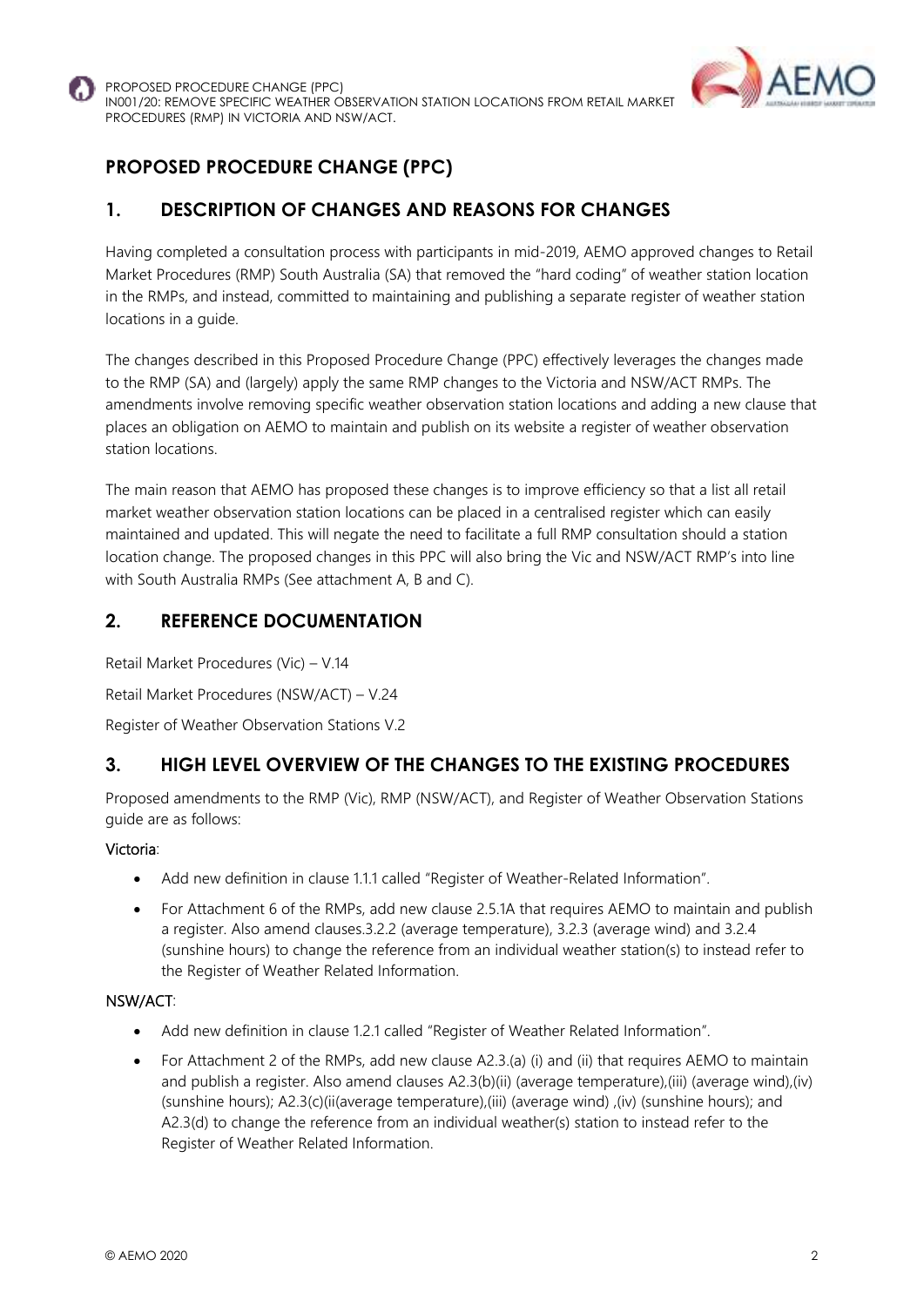



# **4. CONSEQUENCES FOR MAKING OR NOT MAKING THE CHANGES**

Changes to weather stations by the Bureau of Meteorology (BoM) are rare, however when they do make changes these often happen on short notice. Continuing with the status quo requires AEMO to undertake a RMP consultation whenever the BoM makes changes to a weather observation station. Not making the change to the RMP will mean that AEMO would be potentially non-compliant with current requirements of the RMP each time a weather observation station is changed.

If this initiative is not implemented, procedures may not refer to a functioning weather station for a period.

# **5. EXPLANATION REGARDING THE ORDER OF MAGNITUDE OF THE CHANGES**

AEMO's considers this initiative will require minor RMP changes by referring to a separate register containing a list of weather observation stations (Register of Weather Observation Stations V.xx). This document is already in use for South Australia.

AEMO considers the order of magnitude of this change is 'non-material'.

## **6. LIKELY BENEFITS FOR INDUSTRY AS A WHOLE**

The benefit of maintaining a register as opposed to "hard coding" weather observation station locations in the RMPs is that it will provide AEMO with the flexibility to respond to any future changes made by the Bureau of Meteorology (BoM) in a timely manner without having to run a RMP consultation which can be unnecessarily costly and time consuming.

## **7. IMPLEMENTATION IMPACTS**

Implementation of this initiative will not require any changes to the systems or processes for Victoria or NSW/ACT participants.

## **8. TESTING REQUIREMENTS**

This is a procedural change only.

## **9. SUPPORTING DOCUMENTATION**

Refer to Attachment A (Proposed amendments to the RMP Victoria) and Attachment B (Proposed amendments to the RMP NSW/ACT).

## **10. PROPOSED EFFECTIVE DATE FOR THE PROPOSED CHANGED PROCEDURES TO TAKE EFFECT**

AEMO proposes the following consultation timeline:

- Issue Proposed Procedure Change (PPC) on 13 July 2020.
- Submission on PPC closes 7 August 2020.
- Issue Impact and Implementation Report (IIR) on 24 August 2020.
- Submissions on IIR close 18 September 2020.
- Publish Notice of Decision 12 October 2020.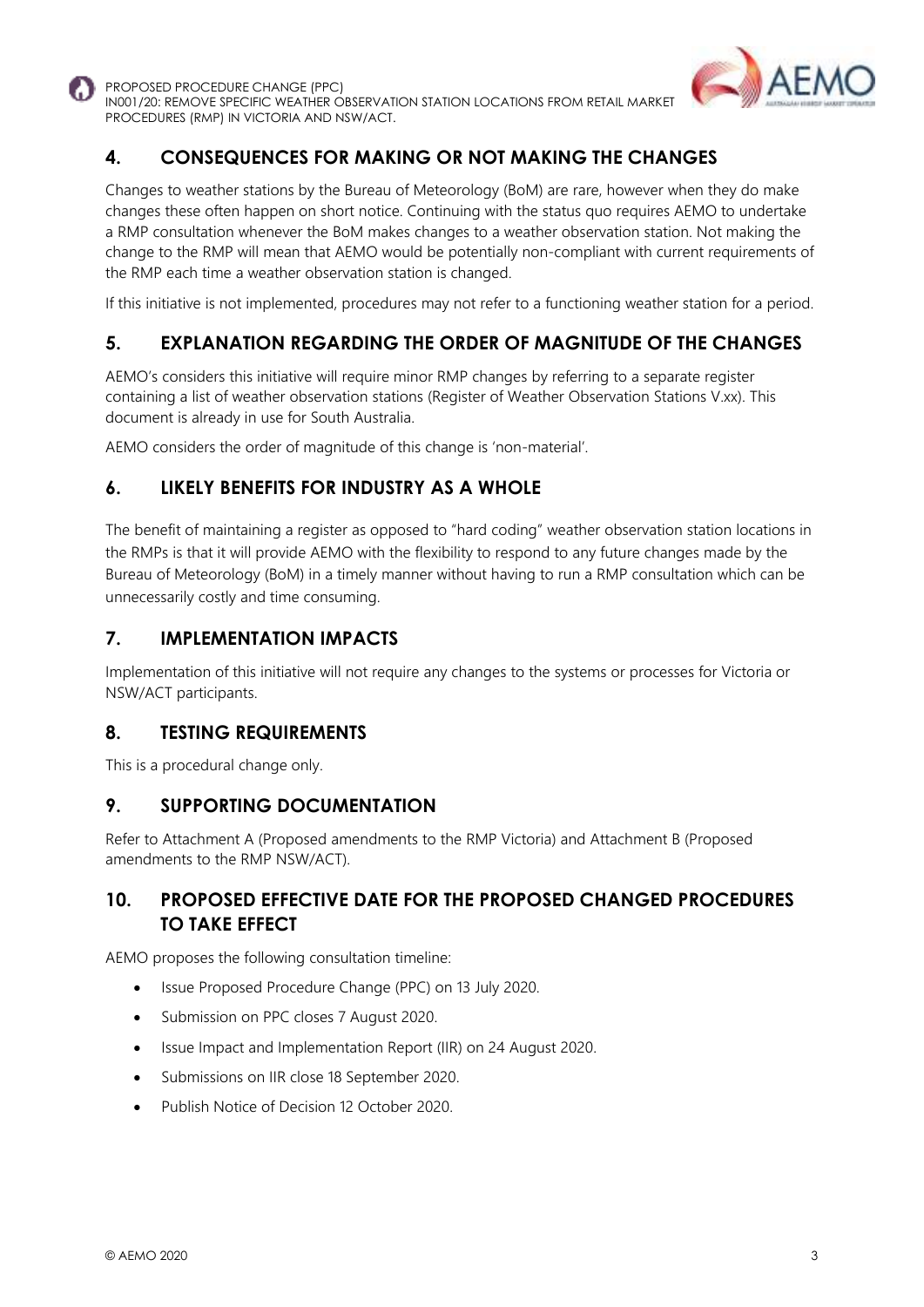



# **ATTACHMENT A – DOCUMENTATION CHANGES (SEE SECTION 3)**

Blue underline represents additions Red and strikeout represents deletions - Marked up changes

• Retail Market Procedures (Victoria)

#### Definitions section:

**Register of Weather Related Information, ils an industry reference document that specifies which** weather station data must be used.

#### Attachment 3

#### 2.5.1A AEMO must:

- (a) maintain and publish a *Register of Weather Related Information* used to measure weather data; and
- (b) at least 10 *business days* prior to making any amendment to the list of weather observation stations described in the *Register of Weather Related Information*, inform the Gas Retail Consultative Forum (GRCF) of the change.

3.2.2 The degree day is calculated as follows:

$$
DD = 18 - T \text{ if } T < 18
$$
\n
$$
0 \text{ if } T \ge 18
$$

Where:

- DD is degree day;
- T is the average of 8 three-hourly Melbourne temperature readings (in degrees Celsius) from midnight to 9.00 pm inclusive as measured at the Weather Bureau Melbourne Station:, at the weather observation station(s) specified for this purpose in the *Register of Weather Related Information*;
- 3.2.3 The average wind is the average of the 8 three-hourly Melbourne wind (measured in knots) from midnight (day-1) to 9.00pm inclusive (day+0), at the weather observation station(s) specified for this purpose in the *Register of Weather Related Information*. The average wind is represented by the following formula:as measured at the Bureau of Meteorology Moorabbin and the Laverton **weather stations**. Average wind is represented by the following formula:

Average wind  $=$  0.604 x average  $(Moorabbin, Laverton)$  wind across specified stations

3.2.4 Sunshine hours is the number of hours of sunshine above a standard intensity as measured at the Bureau of Meteorology Melbourne Airport **weather station** for the same duration of time between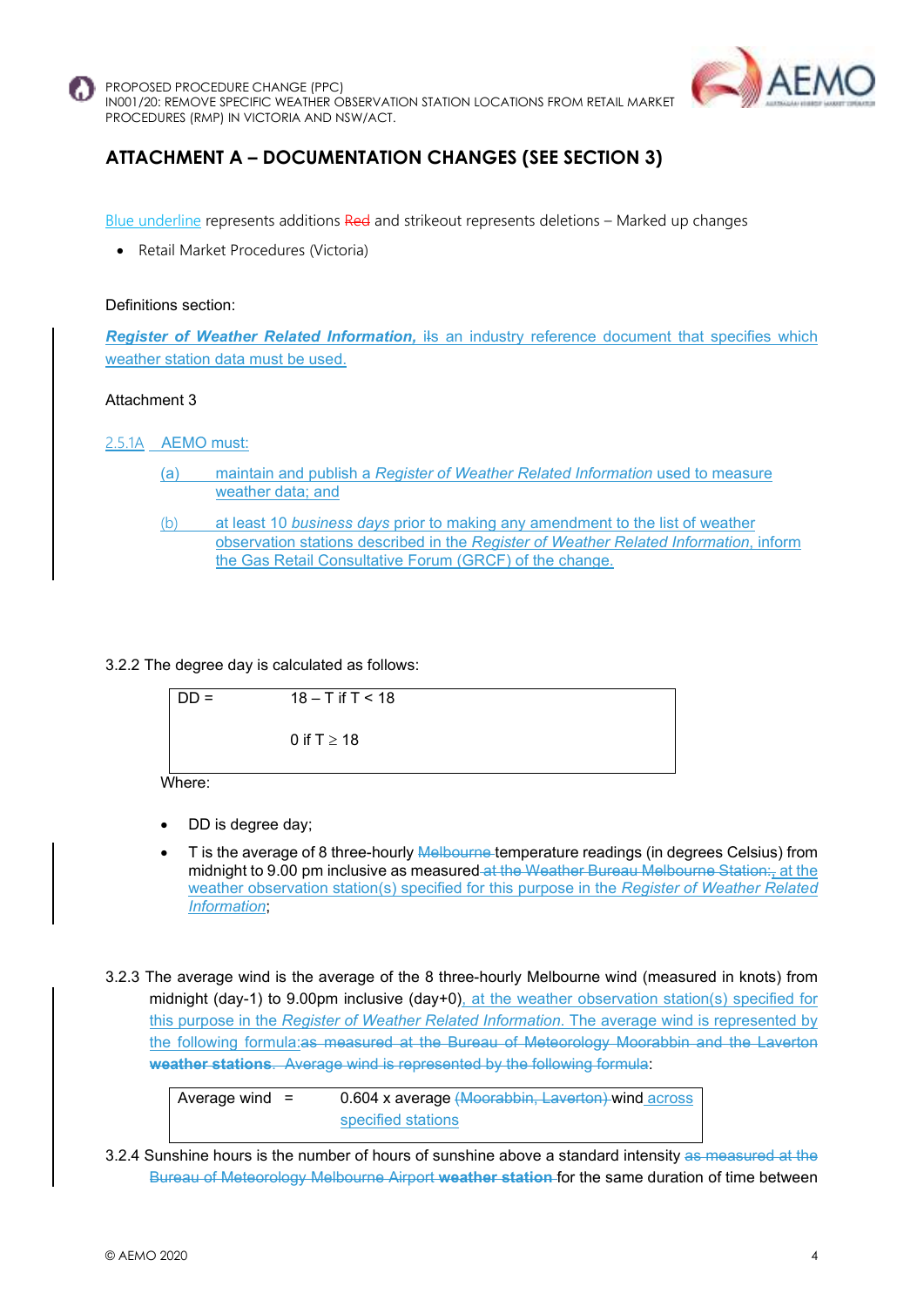



midnight (day-1) to 9.00 pm inclusive (day+0), as measured at the weather observation station(s) specified for this purpose in the *Register of Weather Related Information.* .

Insert here

## **ATTACHMENT B – DOCUMENTATION CHANGES (SEE SECTION 3)**

Blue underline represents additions Red and strikeout represents deletions – Marked up changes

Retail Market Procedures (NSW/ACT)

#### Definitions

*Register of Weather*  Is an industry reference document that specifies which weather station data *Related Information* must be used.

### **A2.3 Calculation of EDDs**

#### (a) Purpose of Effective Degree Day

Effective degree days are required for the calculation of the sensitivity factor. The effective degree day is used to measure coldness which is directly related to gas demand for area heating. The effective degree day is a composite measure of weather coldness incorporating the effect of temperature, wind, sunshine and day of the year.

(a1) AEMO must maintain and publish a *Register of Weather Related Information* used to measure weather data.

(a2) At least 10 *business days* prior to making any amendment to the list of weather observation stations described in the *Register of Weather Related Information*, AEMO must inform the Gas Retail Consultative Forum (GRCF) of the change.

#### (b) Calculation for NSW

(i) The effective degree day (EDD) for NSW is calculated as follows:

EDD = DD (temperature effect)

- + 0.0092 x DD x average wind (wind chill factor)
- 0.0628 x sunshine hours (warming effect of sunshine)
- + 5.0805 x Cos ((2π(day-198)) / 365) (seasonal factor)

#### Where:

- EDD is the effective degree day;
- DD is the degree day and is described in paragraph (ii);
- average wind is described in paragraph (iii);
- sunshine hours is described in paragraph (iv);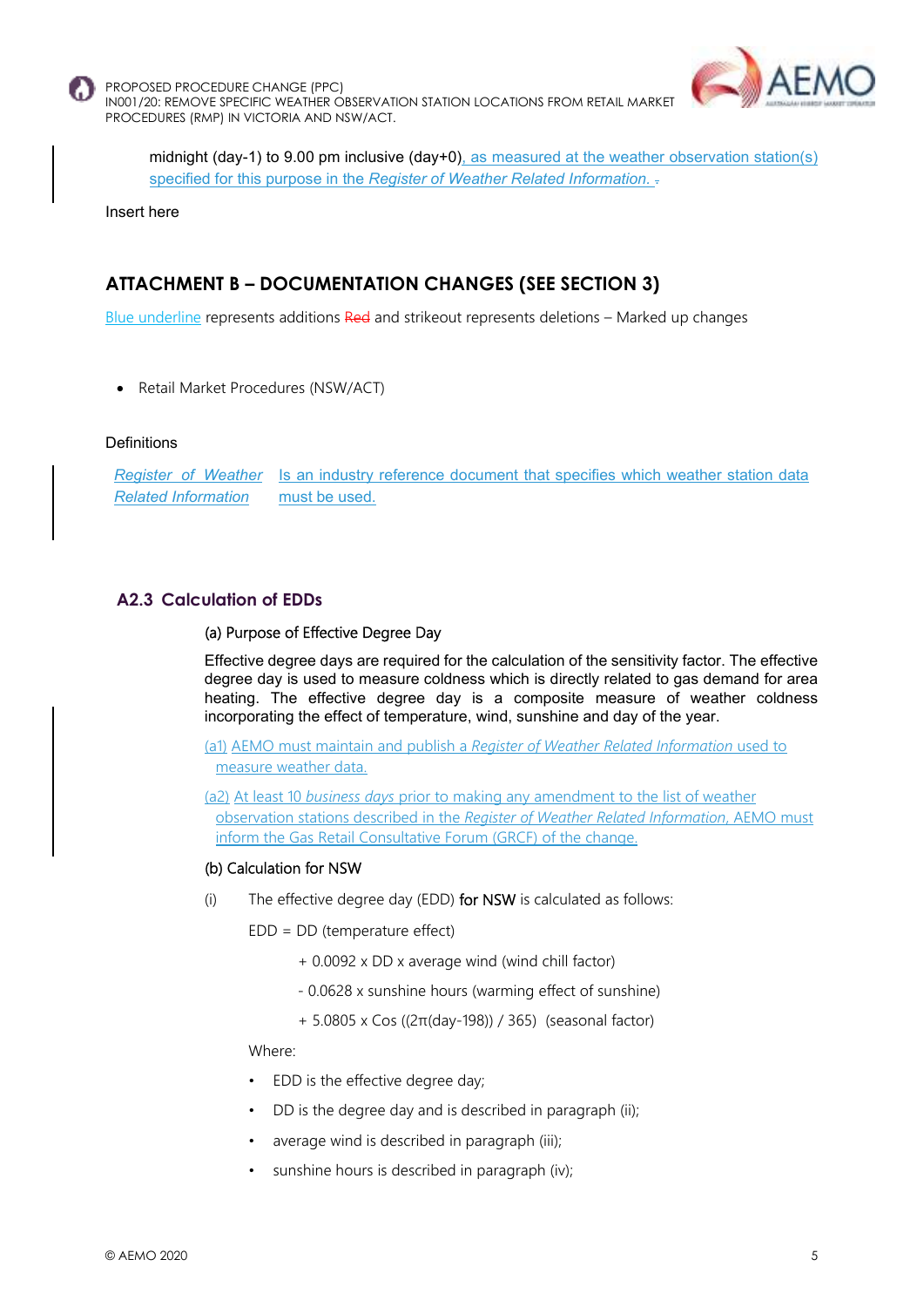

- Cos is cosine and is described in paragraph (v); and.
- day is the day number of a calendar year where 1st January is 1.

EDD will be 0 if the calculated value is negative.

(ii) The degree day (DD) is calculated as follows:

DD =  $21.0578 - T$  if T < 21.0578 0 if  $T \ge 21.0578$ 

Where:

- DD is degree day;
- T is the average of 8 three-hourly Sydney temperature readings (in degrees Celsius) from 3.00am to midnight inclusive, at the weather observation station(s) specified for this purpose in the *Register of Weather Related Information*as measured at the *Sydney Airport Weather Station* (Location ID 66037);

#### Note: The *gas day* is defined as 6:00am day-1 to 6:00am AEST day+0 so the effective degree day formula implies a 3 hour lag in demand to changes in ambient temperature.

• 21.0578 degrees Celsius represents the threshold temperature for residential gas heating.

The colder the average temperature the higher the degree day and, accordingly, effective degree day.

(iii) The average wind is the average of the 8 three-hourly Sydney NSW wind (measured in knots) from 3:00 am (day-1) to midnight inclusive (day+0), at the weather observation station(s) specified for this purpose in the *Register of Weather Related Information*. The average wind is represented by the following formula: as measured at the *Sydney Airport weather station* (Location ID 66037). Average wind is represented by the following formula:

Average wind  $=$  1.000 x average (Sydney Airport) wind.

- $(iv)$  Sunshine hours is the number of hours of sunshine above a standard intensity as measured at the *Sydney Airport weather station* (Location ID 66037) for the same duration of time between 3:00am (day-1) to midnight inclusive (day+0), at the weather observation station(s) specified for this purpose in the *Register of Weather Related Information*.
- (v) The cosine term models seasonality in *Customers'* response to different weather. Residential *Customers* more readily turn on the heaters or leave heaters on in winter than in other seasons (early spring, late autumn) for the same change in weather conditions. This change in *Customers'* behaviour is captured in the cosine term in the effective degree day formula, which implies that for the same weather conditions heating demand is higher in winter than in the shoulder seasons or in summer.

#### (c) Calculation for ACT

(i) The effective degree day (EDD) for  $ACT$  is calculated as follows:

EDD = DD (temperature effect)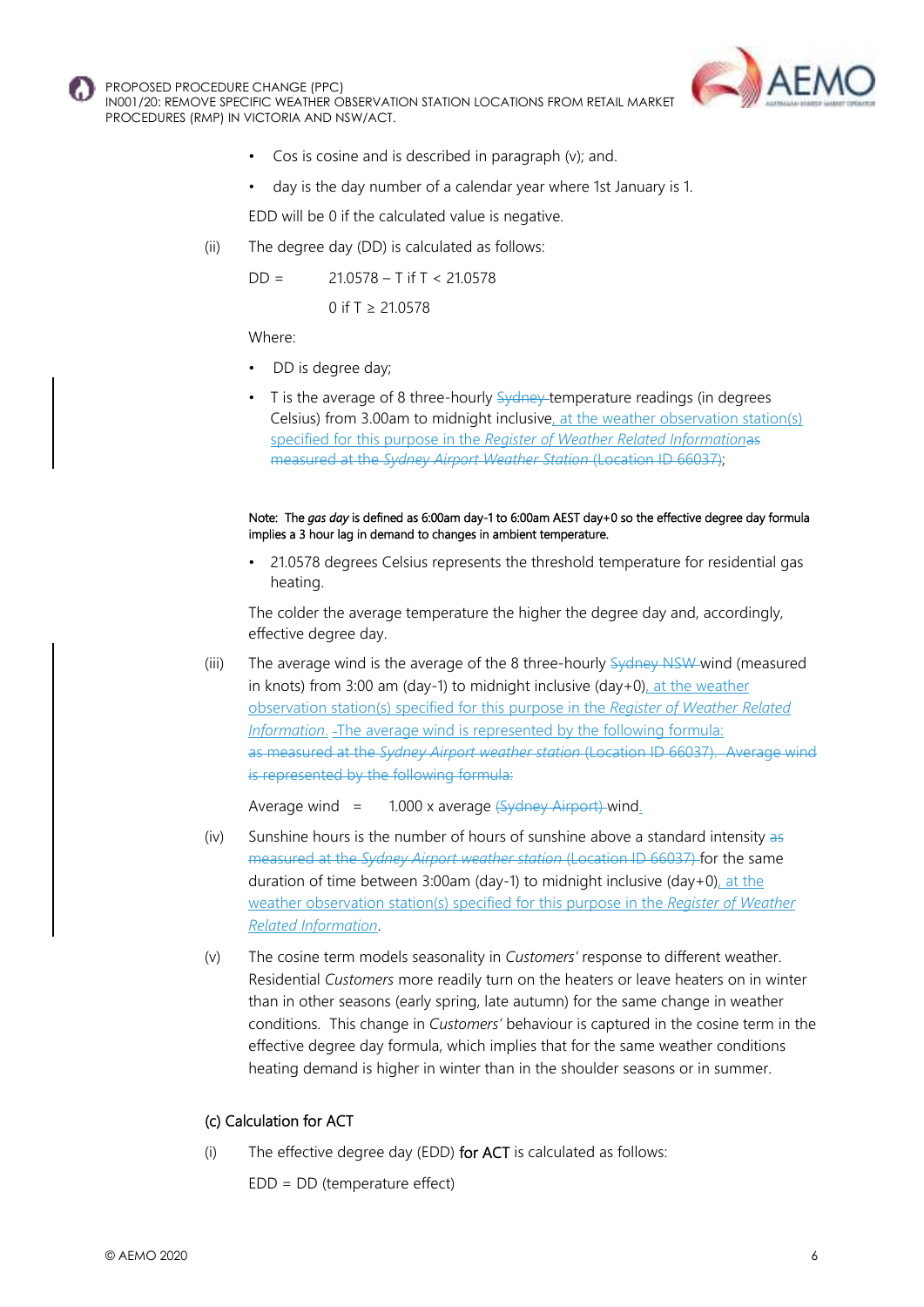

- + 0.0163 x DD x average wind (wind chill factor)
- 0.1326 x sunshine hours (warming effect of sunshine)
- + 3.1277 x Cos ((2π(day-195)) / 365) (seasonal factor)

Where:

- EDD is the effective degree day;
- DD is the degree day and is described in paragraph (ii);
- average wind is described in paragraph (iii);
- sunshine hours is described in paragraph (iv); and
- day is the day number of a calendar year where 1st January is 1
- Cos is cosine and is described in paragraph (v).

EDD will be 0 if the calculated value is negative.

(ii) The degree day (DD) is calculated as follows:

 $DD = 14.6057 - T$  if T < 14.6057

0 if  $T \ge 14.6057$ 

Where:

- DD is degree day;
- T is the average of 8 three-hourly Canberra temperature readings (in degrees Celsius) from 3.00am to midnight inclusive, at the weather observation station(s) specified for this purpose in the *Register of Weather Related Information*. as measured at *Canberra Airport (Location ID 70351*);

Note: The *gas day* is defined as 6:00am day-0 to 6:00am AEST day+0 so the effective degree day formula implies a 3 hour lag in demand to changes in ambient temperature.

• 14.6057 degrees Celsius represents the threshold temperature for residential gas heating.

The colder the average temperature the higher the degree day and, accordingly, effective degree day.

(iii) The average wind is the average of the 8 three-hourly Canberra ACT wind (measured in knots) from 3:00am (day-1) to midnight inclusive (day+0), at the weather observation station(s) specified for this purpose in the *Register of Weather Related Information*. The average wind is represented by the following formula: as measured at *Canberra Airport (Location ID* Average wind is represented by the following formula:

Average wind = 1.000 x average (*Canberra Airport*) wind.

 $(iv)$  Sunshine hours is the number of hours of sunshine above a standard intensity-as measured at *Canberra Airport (Location ID 70351*) for the same duration of time between 3:00am (day-1) to midnight inclusive), at the weather observation station(s) specified for this purpose in the *Register of Weather Related Information*.

The cosine term models seasonality in *Customers'* response to different weather. Residential *Customers* more readily turn on the heaters or leave heaters on in winter than in other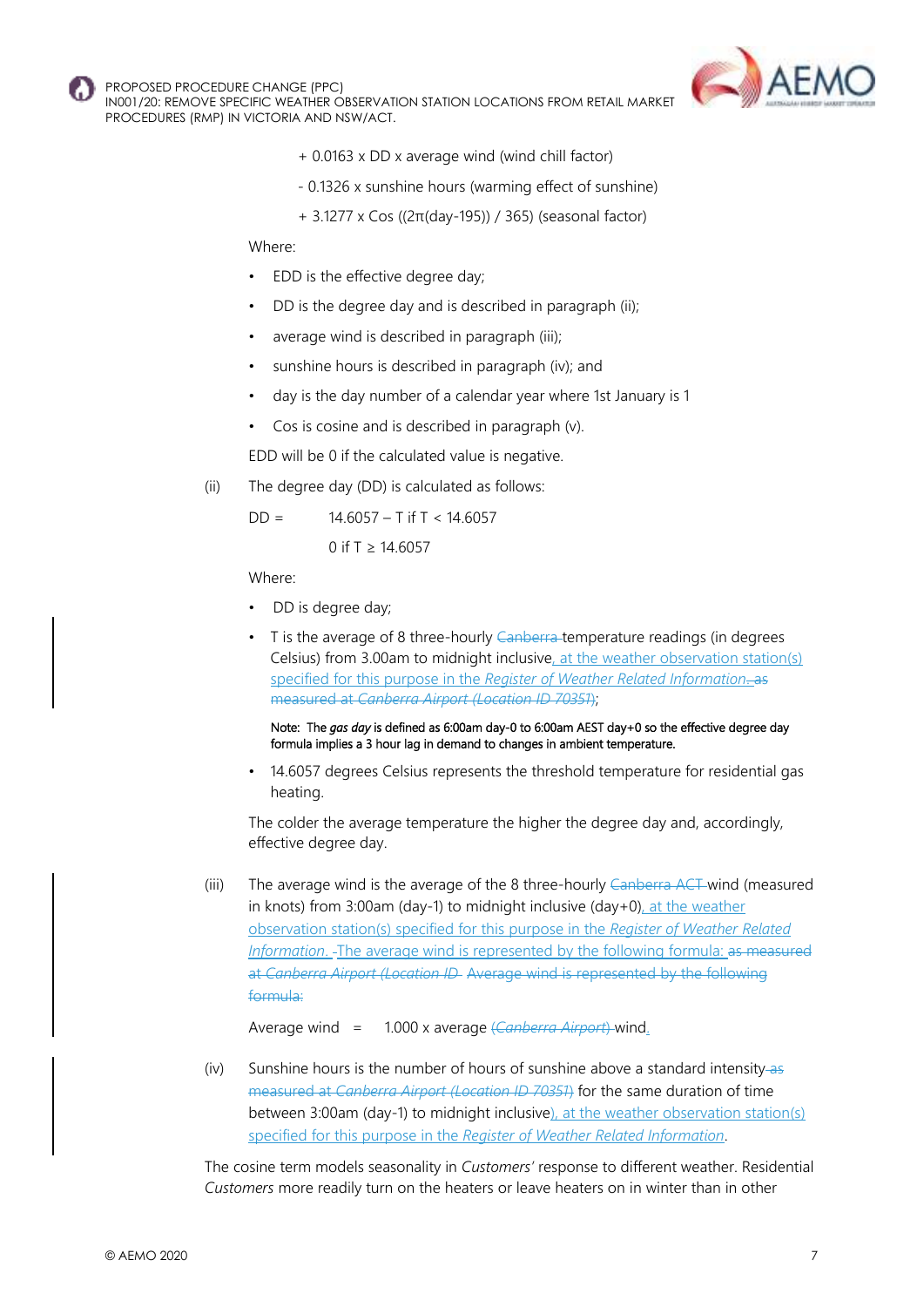

> seasons (early spring, late autumn) for the same change in weather conditions. This change in *Customers'* behaviour is captured in the cosine term in the effective degree day formula, which implies that for the same weather conditions heating demand is higher in winter than in the shoulder seasons or in summer.

#### (d) Sunshine hours for ACT

Where there is no There is not a physical sensor located in Canberra to obtain sunshine hour values, therefore these are derived from meter and synoptic data based on cloud cover at the specified weather station(s). at *Canberra Airport (Location ID 70351)*.

*)*.

# **ATTACHMENT C – DOCUMENTATION CHANGES (SEE SECTION 3)**

Blue underline represents additions Red and strikeout represents deletions – Marked up changes

Register of Wweather Relation Oobservation Sstation locations

## **1. PURPOSE AND SCOPE**

The National Gas Rules (NGR) allow for AEMO to make Retail Market Procedures (RMPs). RMPs are statutory instruments the approved regulatory standards that regulate retail gas markets. place fundamental obligations on AEMO, Distributors and Retailers. The RMPs describe various obligations of AEMO, distributors, retailers and other parties that facilitate interaction between parties in relation to the supply of gas to end users in those marketsthe market.

In relation to meter data, the RMPs contain obligations that apply if meter data is not available or unable to be obtained. These obligations often set out requirements to produce an estimated read. Weather data is often used in the calculation of an estimated read.

This document contains weather related information applicable for each jurisdiction where they are not prescribed in the RMP. Definitions and interpretation

#### **2. RELATED DOCUMENTS**

| Reference | <b>Title</b>                                               | Location                  |
|-----------|------------------------------------------------------------|---------------------------|
| Ref#1     | Retail Market Procedures (RMP) South Australia             | Published on AEMO website |
| Ref #2    | Retail Market Procedures (RMP) Victoria                    | Published on AEMO website |
| Ref #3    | Retail Market Procedures (RMP) (New South Wales<br>and ACT | Published on AEMO website |

# **5. VICTORIA WEATHER RELATED INFORMATION.**

The following is a list of the weather observation stations applicable to Attachment 6 (Net System Profile Methodology) of the Retail Market Procedures (RMP) (Victoria) (Ref#1).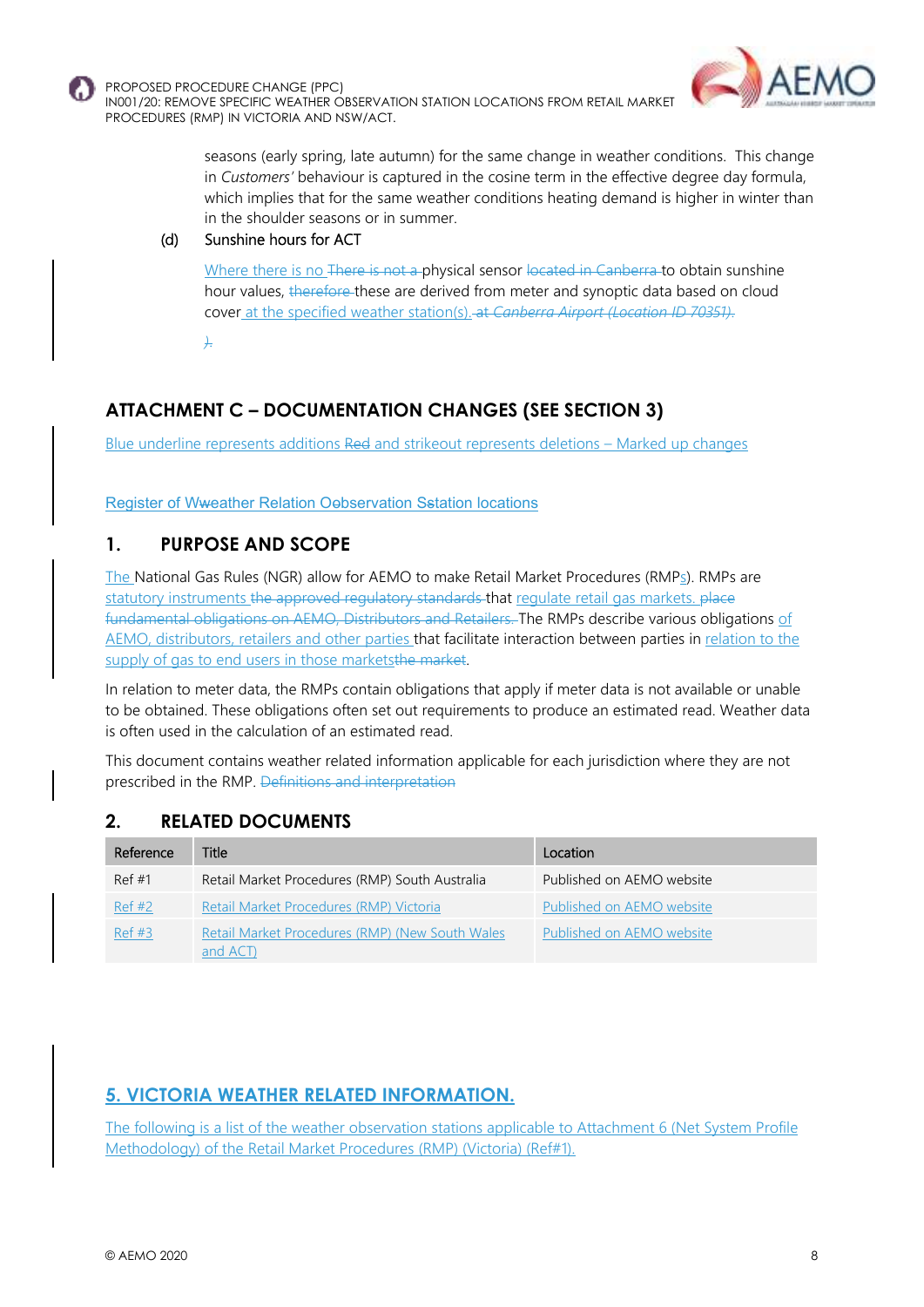

IN001/20: REMOVE SPECIFIC WEATHER OBSERVATION STATION LOCATIONS FROM RETAIL MARKET PROCEDURES (RMP) IN VICTORIA AND NSW/ACT.



# **6. NSW AND ACT WEATHER RELATED INFORMATION.**

The following is a list of the weather observation stations applicable to Attachment 2 (Approved Estimation Methodology) of the Retail Market Procedures (RMP) (NSW and ACT) (Ref#3).

| <b>Weather Observation Stations</b><br>Table 1 |                            |                                                              |                                                                        |  |  |
|------------------------------------------------|----------------------------|--------------------------------------------------------------|------------------------------------------------------------------------|--|--|
| Location                                       | Reference                  | <b>Service Provider</b>                                      | Observation station                                                    |  |  |
| <b>NSW</b>                                     | T (Average<br>Temperature) | <b>Australian Government</b><br><b>Bureau of Meteorology</b> | <b>Sydney Airport Weather</b><br><b>Station (Location ID</b><br>66037) |  |  |
| <b>NSW</b>                                     | Average Wind               | <b>Australian Government</b><br><b>Bureau of Meteorology</b> | <b>Sydney Airport Weather</b><br><b>Station (Location ID</b><br>66037) |  |  |
| <b>NSW</b>                                     | <b>Sunshine Hours</b>      | <b>Australian Government</b><br><b>Bureau of Meteorology</b> | <b>Sydney Airport Weather</b><br><b>Station (Location ID</b><br>66037) |  |  |
| <b>ACT</b>                                     | T (Average<br>Temperature) | <b>Australian Government</b><br><b>Bureau of Meteorology</b> | Canberra Airport<br>(Location ID 70351)                                |  |  |
| <b>ACT</b>                                     | <b>Average Wind</b>        | <b>Australian Government</b><br><b>Bureau of Meteorology</b> | Canberra Airport<br>(Location ID 70351)                                |  |  |
| <b>ACT</b>                                     | <b>Sunshine Hours</b>      | <b>Australian Government</b><br><b>Bureau of Meteorology</b> | Canberra Airport<br>(Location ID 70351)                                |  |  |